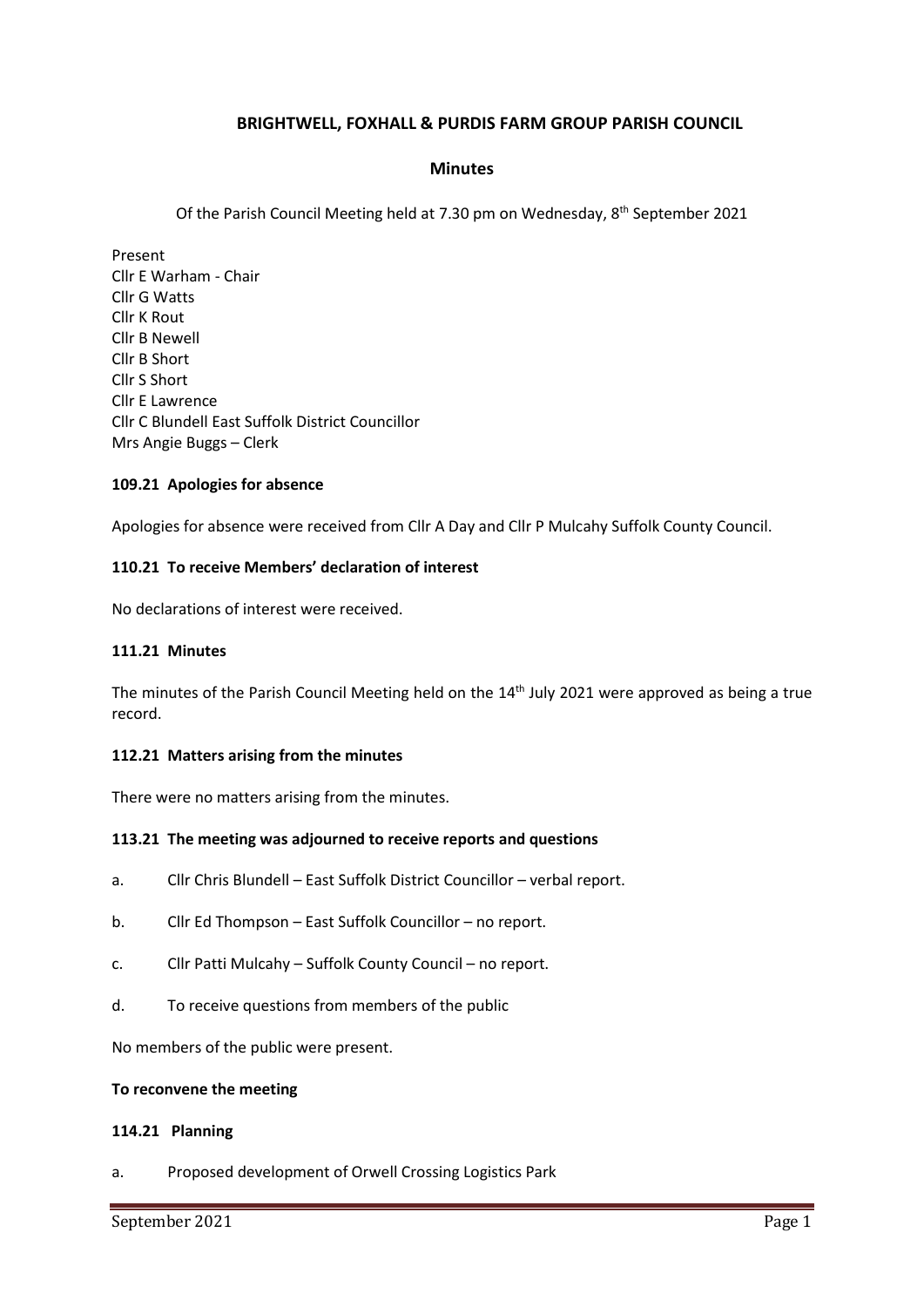# **Orwell Crossing Logistics Park**

There are now two different applications for this site (hopefully being considered together) the original Reserved Matters application and a new Full application for the area currently occupied by the Orwell Truck Stop and associated businesses.

**DC/21/1575/ARM** Orwell Crossing Logistics Park – A revised scheme has been submitted (see letter attached) with the principal changes being three warehouses instead of four but they are higher. The access through Ransomes Europark has been secured but concerns remain over the access via the footpath to Felixstowe Road. It is unclear whether these plans will be put out for further consultation. More importantly Highways England have put a further holding objection in asking that the matter should not be decided before 24 September 2021. This is because they are continuing to look at the plans for the junction with the A14. The Parish Council has submitted a new letter of objection to these proposals whilst concentrating on the access to the site we also acknowledge and support the concerns raised by local residents about the scale of the development and the affect it will have on their lives.

**DC/21/3486/FUL Orwell Truck Stop - this a standalone application covering the area of the truck** stop although this is also part of the larger Orwell Logistics Park. The Parish Council has objected on the grounds that this is not a good place for a logistics park due to the limited access from the A14 eastbound only. We lorries having to turn around either at Seven Hills or the Nacton Junction this will cause extra pollution and an increased carbon footprint. We have also highlighted our concern about the closure of the Orwell Truck Stop and have asked the council what are they going to do to replace this vital facility.

# b. Brightwell Lakes

It has been reported that the development will start with the building of 22 houses on the Waldringfield Road. Although the building work is starting immediately it is likely to be 6 months before any further developments. The Parish Council will not comment on individual house design.

c. General

# **Report from Cllr G Watts Planning Committee Chairman**

There are 2 Planning Applications which remain outstanding to which the Parish Council raised objections.

**DC/21/0903/FUL** Football Pitches at the Hollies – Highways has objected stating that Straight Road is unsuitable for the amount of traffic expected. There are no updates about this application.

**DC/21/2391/FUL** Ipswich Road Brightwell Caravan Park – Waldringfield Parish Council, Martlesham Town Council and we have objected on a variety of grounds. These include economic need, damage to an area of natural beauty and dealing with sewage. There are also concerns about the noise from adjacent wind turbines. No decision has been made on this application.

# **Foxhall Hall Hall Road Foxhall DC/20/5085/FUL Foxhall Hall, Hall Road Foxhall – Orthodontal Practice & Café**

Highways have objected as this is an unsustainable site, Hall Road is unsuitable for the amount of traffic the scheme will generate. Application withdrawn.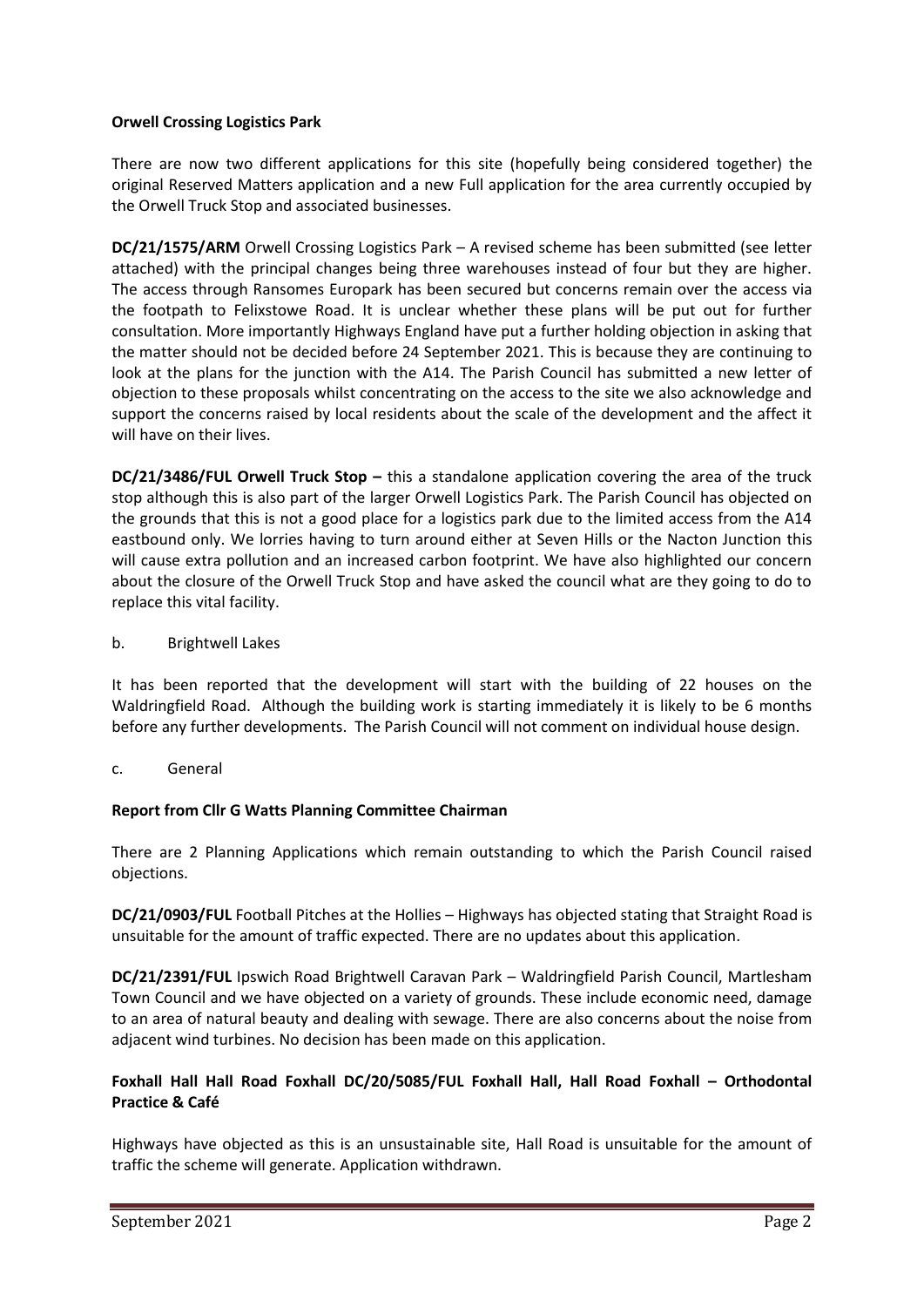# **DC/21/3805/FUL Foxhall Hall, Hall Road Foxhall – Orthodontal Practice**

This is a revised application concentrating on the Orthodontal Practice. The applicant has replied to the objections raised by Highways stating that the site is not required to be sustainable as this is impractical given the location and most people will travel by car anyway. They have also admitted that the traffic movements are likely to be at least 162 per day. The Parish Council continues to object on the grounds of Highway safety believing that Hall Road is not suitable for that amount of additional traffic.

# **DC/21/3512/ FUL Molen Bucklesham Road** – Walls and Gates – Retrospective.

The Parish Council has objected to this application as most councillors believe the gates to be unsuitable for such a rural location.

The following applications have been considered by the Group Parish Council and no objections have been raised.

- DC/21/2605/FUL West View Elmham Drive New Dwelling
- DC/21/3791/FUL 99 Bucklesham Road 3 Bay Cartlodge
- DC/21/3770/FUL Tanglewood

## **115.21 VAS Sign**

Cllr E Lawrence explained to councillors the contents of the data which had been distributed to councillors prior to the meeting which had been recorded on Bucklesham Road. The data does not appear to show any significant incidents of speeding. Cllr E Lawrence reported that currently the Parish Council has three posts on which to site the VAS sign and two further posts will be erected in Brightwell. Councillors discussed the purchasing of further VAS signs. It was agreed that Cllr E Lawrence would obtain estimates for further signs and report back to the next meeting. **Action: Cllr E Lawrence**

# **116.21 To discuss and agree the Parish Council Insurance Renewal**

The Clerk reported that insurance renewal was the second year of a three-year commitment. Cllr B Newall proposed that the insurance renewal quotation be accepted, seconded Cllr G Watts – all in favour. **Action: Clerk**

# **117.21 To discuss on-going maintenance, new bus shelter and extra dog/litter/grit bins**

Cllr E Lawrence reported that he had distributed to all councillors a proposal including a map and pictures for the siting of a bus shelter, litter bin and seat in Murrills Road at the bus stop adjacent to Trinity Park which would take residents towards Felixstowe. It was agreed that the cost of this project should be investigated, and Suffolk County Council Highways should be approached as to whether this would meet with their requirements. It was agreed that Cllr E Lawrence should speak to Suffolk County Council Highways and also obtain costs and report back to the next meeting. **Action: Cllr E Lawrence**

Councillors discussed the problem which has arisen in Purdis Farm regarding the overhanging/overgrown trees and vegetation. It was agreed that Cllr E Lawrence should contact Paul Tynham Suffolk Norse to arrange to meet him on site to discuss the areas which may need attention. **Action: Cllr E Lawrence**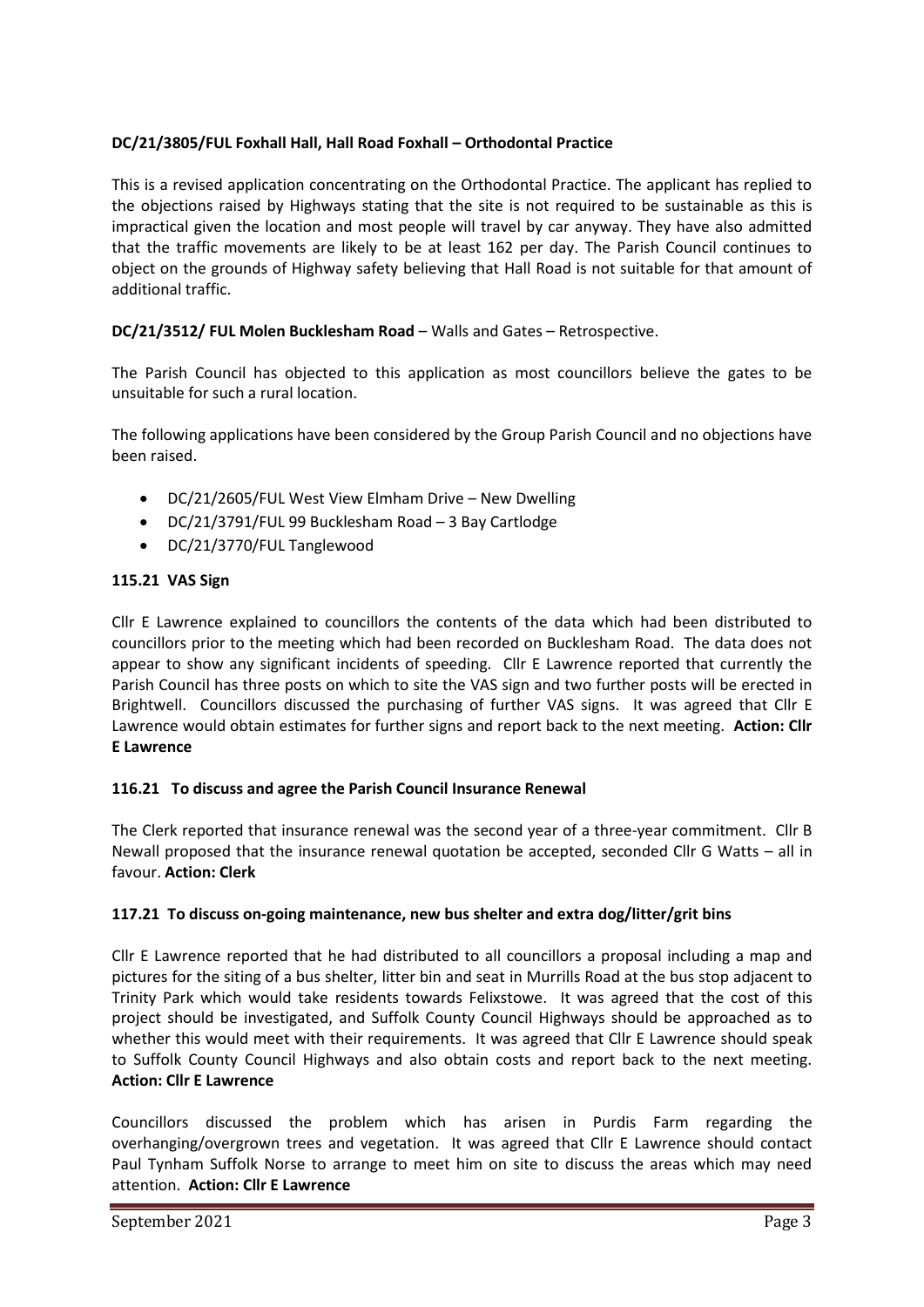## **118.21 Straight Road Improvements**

Cllr A Day who was not present at the meeting had reported that he had nothing further to report regarding arranging a meeting with Cllr Patti Mulcahy Suffolk County Councillor and David Chenery Suffolk County Councils Highways. **Action: Clerk / Cllr A Day**

## **119.21 Suffolk Wildlife Trust – Report by Cllr Brenda Newell**

Cllr B Newell stated that she had received a report from Suffolk Wildlife Trust which had been distributed to all councillors regarding the open space on Purdis Farm. Suffolk Wildlife Trust's conclusions were -

"Taking some positive action to manage green spaces in the parish to boost wildlife would be very welcome. The patch we looked at would benefit from some planned interventions but as it might appear destructive at first it may be very valuable to undertake some good communication with local residents. This will help draw their ideas into the plans, build support and hopefully provide some wider benefits of voluntary help and/or actions in their own gardens that would add to the whole.

A first step would be discussion with the District Council to find out what, if any, their on-going management plans for the site are. The activity may have been 'contracted' with the Greenways project and the project may be worth contacting anyway [James Baker, Project Officer, [http://wildipswich.org/partners/greenways/\]](http://wildipswich.org/partners/greenways/) or it just may be a voluntary group.

Cutting back encroaching trees and shrubs, creating some log piles [though taking away some of the material would also be helpful as there is limited 'stacking space'], trimming back the bramble patches [though they are very valuable for wildlife and do need to be retained], possibly some careful trimming of some of the heather to see if it responds with new growth and possibly cutting a clear path to meander in and out of the space could all be considered.

Ideally this should be one step to a 'green network' whereby you think of all the green spaces being able to contribute to a patchwork nature reserve across the area that resident's gardens could also contribute to. We touched on how setting new cutting regimes for the District Council across the 'verges' can retain a sense of care but increase wildlife habitat and lessen costs – or make more time available for other management work."

Cllr Chris Blundell East Suffolk District Council said that if the Parish Council were to make this a Community Wildlife Project, he would be able to fund costs from his Enabling Budget. Chris said that he would arrange for the Clerk to receive information and the forms to complete. **Action: Clerk**

# **120.21 To discuss the Group Parish Council providing a Community Hall in Purdis Farm**

It was agreed to defer this item until the next meeting. **Action: Clerk**

# **121.21 Clerk's Report**

The purpose of this report is to update members on outstanding issues, items received after the deadline for agenda items, correspondence and action taken by the Clerk.

### Brightwell Notice Board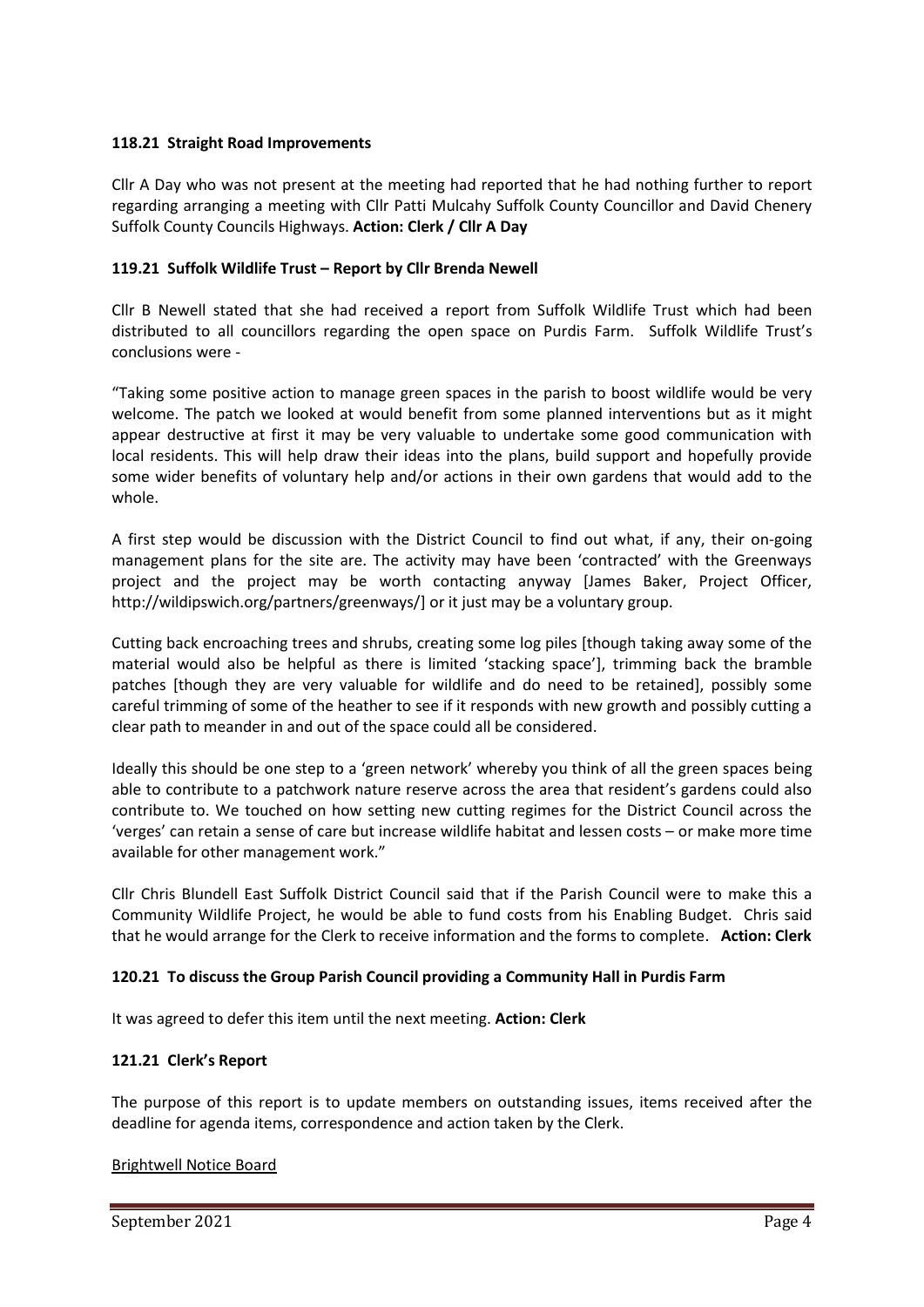As you're all aware the Brightwell Notice Board has been badly damaged by vandals. I'm hoping to get an incident number from the police. Kevin kindly took some pictures as follows. I've no idea when it happened but I'm surprised that the residents' opposite didn't hear the noise as it would have been quite loud judging from the amount of damage.

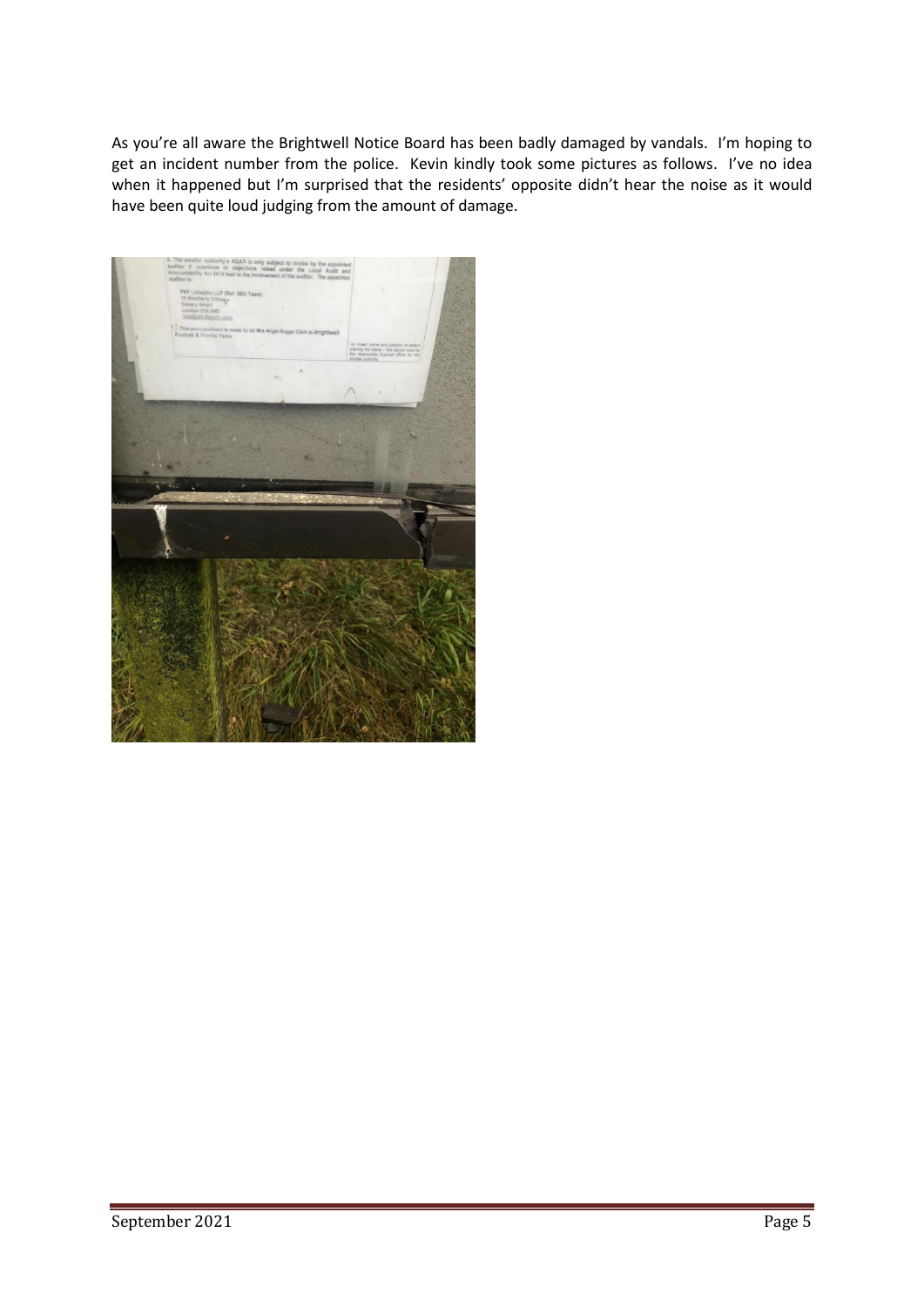

## Gateway Signs for the Villages – as per Cllr A Day's Email

Having these signs on the main roads between each area would make quite an improvement.

They are low maintenance signs – they look like wood but are plastic. There are different options – I think the 'East Ashling' example would look best for us.

It was agreed that the Parish Council should seek permission from Suffolk County Council Highways to replace existing signs. The Parish Council would also need to identify how many signs require replacing and the locations. **Action: Clerk**

### <https://uk.glasdon.com/glasdon-gateway>

#### Register of Interests

In case any councillor is having problems accessing the RoI the following might help.

This is the link to the ESC Register of Interests.

## <https://roi.cmis.uk.com/Account/Login>

Your log in is your name possibly 'your name' plus a number.

If you can remember your log in but not your password you can request a password set. I don't have details as they're confidential to you. Tryemailing [Carol.George@eastsuffolk.gov.uk](mailto:Carol.George@eastsuffolk.gov.uk) or [admin@cmis.uk.com](mailto:admin@cmis.uk.com).

Unfortunately they won't give details to me because of confidentiality.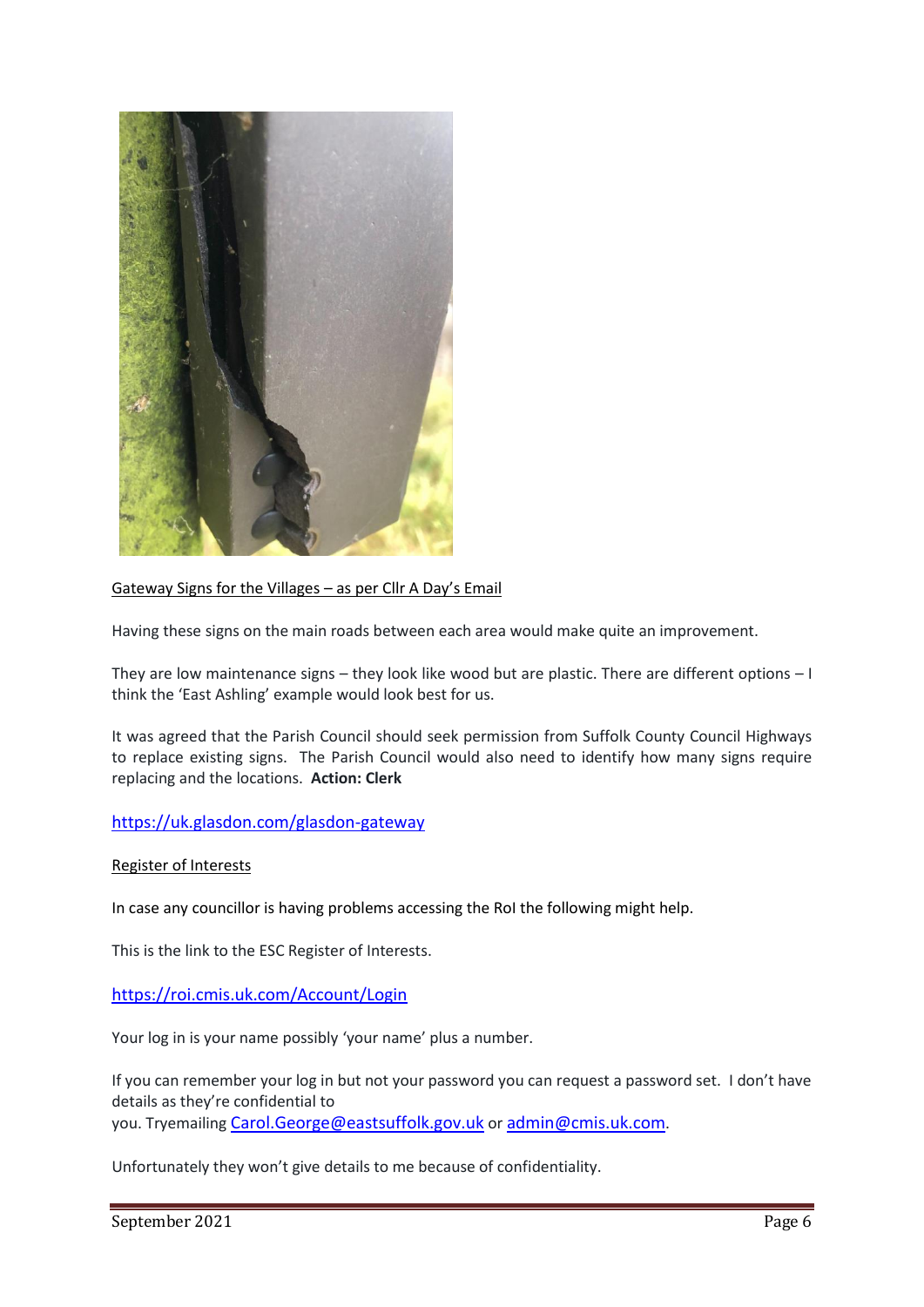It would have been sent to you by email. Try searching for [admin@cmis.uk.com](mailto:admin@cmis.uk.com) in your Inbox.

## Fly Tipping

Householders in East Suffolk are being reminded of their legal responsibility when disposing of their household waste, after a Suffolk resident was charged with failing to fulfil her 'duty of care' at a hearing at Ipswich Magistrates' Court on 18 August.

On 17 March 2020, the Council's Customer Services Team received a report of three black bags of waste which had been left on the verge in Monument Farm Lane, Foxhall. During a site visit the next day, officers from East Suffolk Norse found that the bags contained household waste, including paperwork addressed to Kelly Holmes from Ipswich.

When contacted, Miss Holmes stated that the waste was removed from her home address by a third party, along with some scrap items. Miss Holmes was given six weeks to provide details of this person however she did not respond and on 15 May 2020, she was issued with an £200 Fixed Penalty Notice, reduced to £120 if paid within 10 days. Miss Holmes failed to pay this notice, despite reminders being sent.

Miss Holmes did not attend her court hearing, having written to the court asking for the case to be heard in her absence. The court found Miss Holmes guilty of breaching Section 34(2A) and (6) of the Environmental Protection Act 1990 and fined her £200 for the offence, plus £1,000 for costs and £34 for the victim surcharge, totalling £1,234.

Read more at www.eastsuffolk.gov.uk/news/residents-urged-to-check-waste-carrier-details/

### Next Door…

As per the email Cllr E Lawrence recently sent agendas and other relevant Parish Council papers to the address below. So far, the response has been positive

# [https://nextdoor.co.uk/g/jlqsugdzb?init\\_source=other\\_share](https://nextdoor.co.uk/g/jlqsugdzb?init_source=other_share)

### **122.21 Finance**

| Income                                            |            |
|---------------------------------------------------|------------|
| None                                              |            |
| <b>Expenditure</b>                                |            |
| A J Buggs Salary and Expenses July 2021           | £325.20    |
| A J Buggs Salary and Expenses August 2021         | £332.40    |
| Community Action Suffolk - Insurance Renewal      | £260.68    |
| Cllr A Day - Residents Mailout Printing           | £10.00     |
| Account Balances as at 30 <sup>th</sup> July 2021 |            |
| <b>Community Account Balance</b>                  | £31,270.85 |
| <b>Business Account Balance</b>                   | £8,274.71  |

Cllr E Warham proposed, seconded Cllr B Newell that the above expenditure is approved – all in favour. **Action: Clerk**

### **123.21 Meetings attended by councillors/clerk**